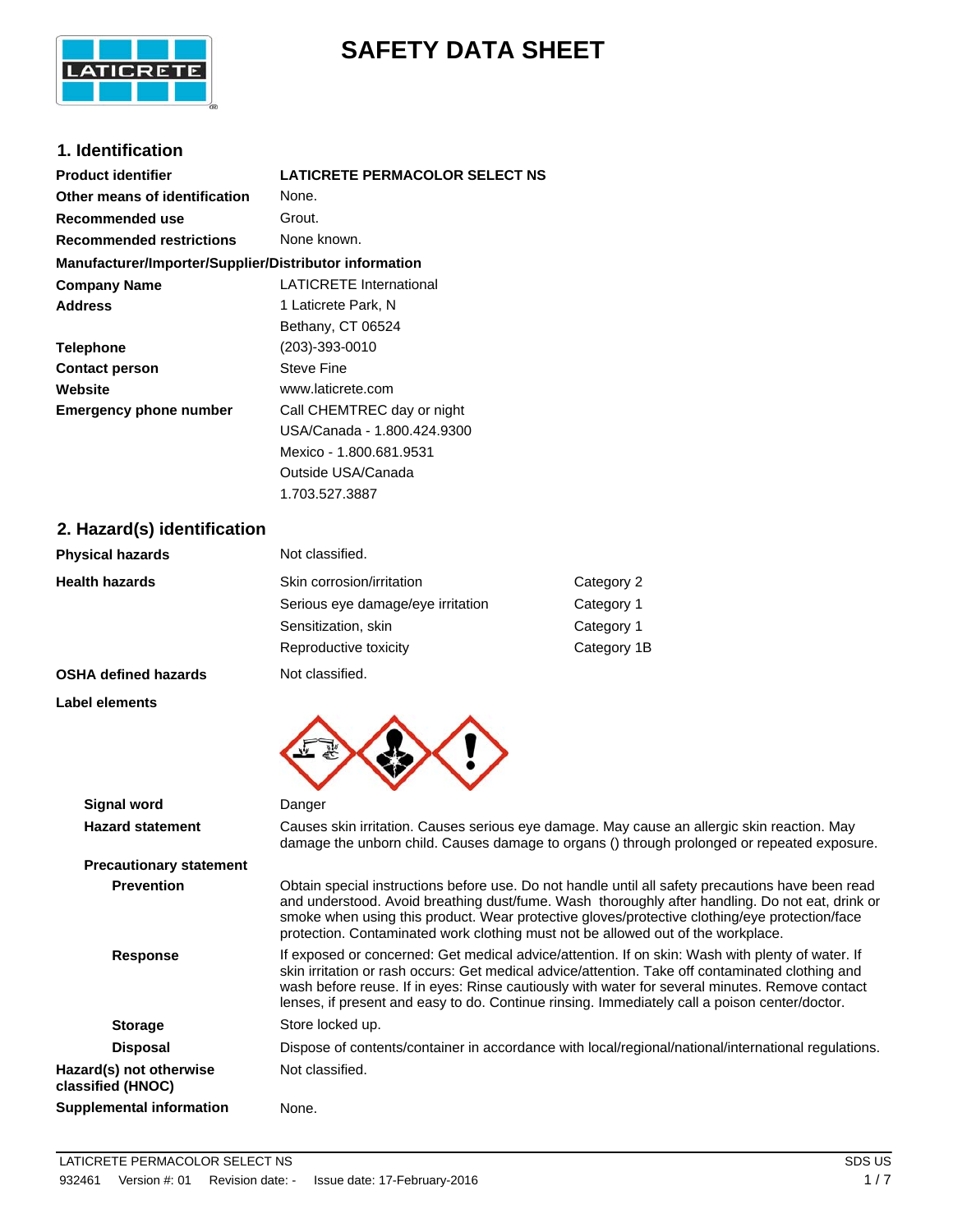# **3. Composition/information on ingredients**

| <b>Mixtures</b>                                                                  |                                                                                                                                                                                                                                                                                   |                   |           |
|----------------------------------------------------------------------------------|-----------------------------------------------------------------------------------------------------------------------------------------------------------------------------------------------------------------------------------------------------------------------------------|-------------------|-----------|
| <b>Chemical name</b>                                                             |                                                                                                                                                                                                                                                                                   | <b>CAS number</b> | %         |
| Calcium carbonate                                                                |                                                                                                                                                                                                                                                                                   | 1317-65-3         | $60 - 65$ |
| Calcium aluminate cement                                                         |                                                                                                                                                                                                                                                                                   | 65997-16-2        | $20 - 25$ |
| Calcium sulfate hemihydrate                                                      |                                                                                                                                                                                                                                                                                   | 26499-65-0        | $4 - 7$   |
| <b>Portland Cement</b>                                                           |                                                                                                                                                                                                                                                                                   | 65997-15-1        | $2 - 4$   |
| Lithium Carbonate                                                                |                                                                                                                                                                                                                                                                                   | 554-13-2          | $0 - 1$   |
| <b>Composition comments</b>                                                      | All concentrations are in percent by weight unless ingredient is a gas. Gas concentrations are in<br>percent by volume.                                                                                                                                                           |                   |           |
| 4. First-aid measures                                                            |                                                                                                                                                                                                                                                                                   |                   |           |
| <b>Inhalation</b>                                                                | Remove victim to fresh air and keep at rest in a position comfortable for breathing. Call a physician<br>if symptoms develop or persist.                                                                                                                                          |                   |           |
| <b>Skin contact</b>                                                              | Wash off with soap and plenty of water. If skin irritation or rash occurs: Get medical<br>advice/attention. Take off contaminated clothing and wash before reuse.                                                                                                                 |                   |           |
| Eye contact                                                                      | Do not rub eyes. Immediately flush eyes with plenty of water for at least 15 minutes. Remove<br>contact lenses, if present and easy to do. Continue rinsing. Call a physician or poison control<br>center immediately.                                                            |                   |           |
| Ingestion                                                                        | Rinse mouth. Get medical attention if symptoms occur.                                                                                                                                                                                                                             |                   |           |
| <b>Most important</b><br>symptoms/effects, acute and<br>delayed                  | Rash. Coughing. Irritant effects. Permanent eye damage including blindness could result.<br>Symptoms may include stinging, tearing, redness, swelling, and blurred vision. Prolonged<br>exposure may cause chronic effects.                                                       |                   |           |
| Indication of immediate<br>medical attention and special<br>treatment needed     | Provide general supportive measures and treat symptomatically. Symptoms may be delayed.                                                                                                                                                                                           |                   |           |
| <b>General information</b>                                                       | Ensure that medical personnel are aware of the material(s) involved, and take precautions to<br>protect themselves. IF exposed or concerned: Get medical advice/attention.                                                                                                        |                   |           |
| 5. Fire-fighting measures                                                        |                                                                                                                                                                                                                                                                                   |                   |           |
| Suitable extinguishing media                                                     | Water fog. Foam. Dry chemical powder. Carbon dioxide (CO2).                                                                                                                                                                                                                       |                   |           |
| Unsuitable extinguishing<br>media                                                | None known.                                                                                                                                                                                                                                                                       |                   |           |
| Specific hazards arising from<br>the chemical                                    | During fire, gases hazardous to health may be formed.                                                                                                                                                                                                                             |                   |           |
| Special protective equipment<br>and precautions for firefighters                 | Self-contained breathing apparatus and full protective clothing must be worn in case of fire.                                                                                                                                                                                     |                   |           |
| <b>Fire fighting</b><br>equipment/instructions                                   | In case of fire and/or explosion do not breathe fumes.                                                                                                                                                                                                                            |                   |           |
| <b>General fire hazards</b>                                                      | No unusual fire or explosion hazards noted.                                                                                                                                                                                                                                       |                   |           |
| 6. Accidental release measures                                                   |                                                                                                                                                                                                                                                                                   |                   |           |
| <b>Personal precautions,</b><br>protective equipment and<br>emergency procedures | Keep unnecessary personnel away. Keep upwind. Avoid formation of dust. Wear appropriate<br>protective equipment and clothing during clean-up. Do not touch damaged containers or spilled<br>material unless wearing appropriate protective clothing. Ensure adequate ventilation. |                   |           |
| <b>Methods and materials for</b><br>containment and cleaning up                  | Stop the flow of material, if this is without risk. Sweep or shovel up material and place in a clearly<br>labeled container for waste. Collect dust using a vacuum cleaner. Following product recovery,<br>flush area with water.                                                 |                   |           |
| <b>Environmental precautions</b>                                                 | Avoid discharge into drains, water courses or onto the ground.                                                                                                                                                                                                                    |                   |           |

# **7. Handling and storage**

Do not handle until all safety precautions have been read and understood. Minimize dust generation and accumulation. Wear appropriate personal protective equipment. Do not breathe dust. Avoid contact with eyes, skin, and clothing. Provide adequate ventilation. Observe good industrial hygiene practices. **Precautions for safe handling**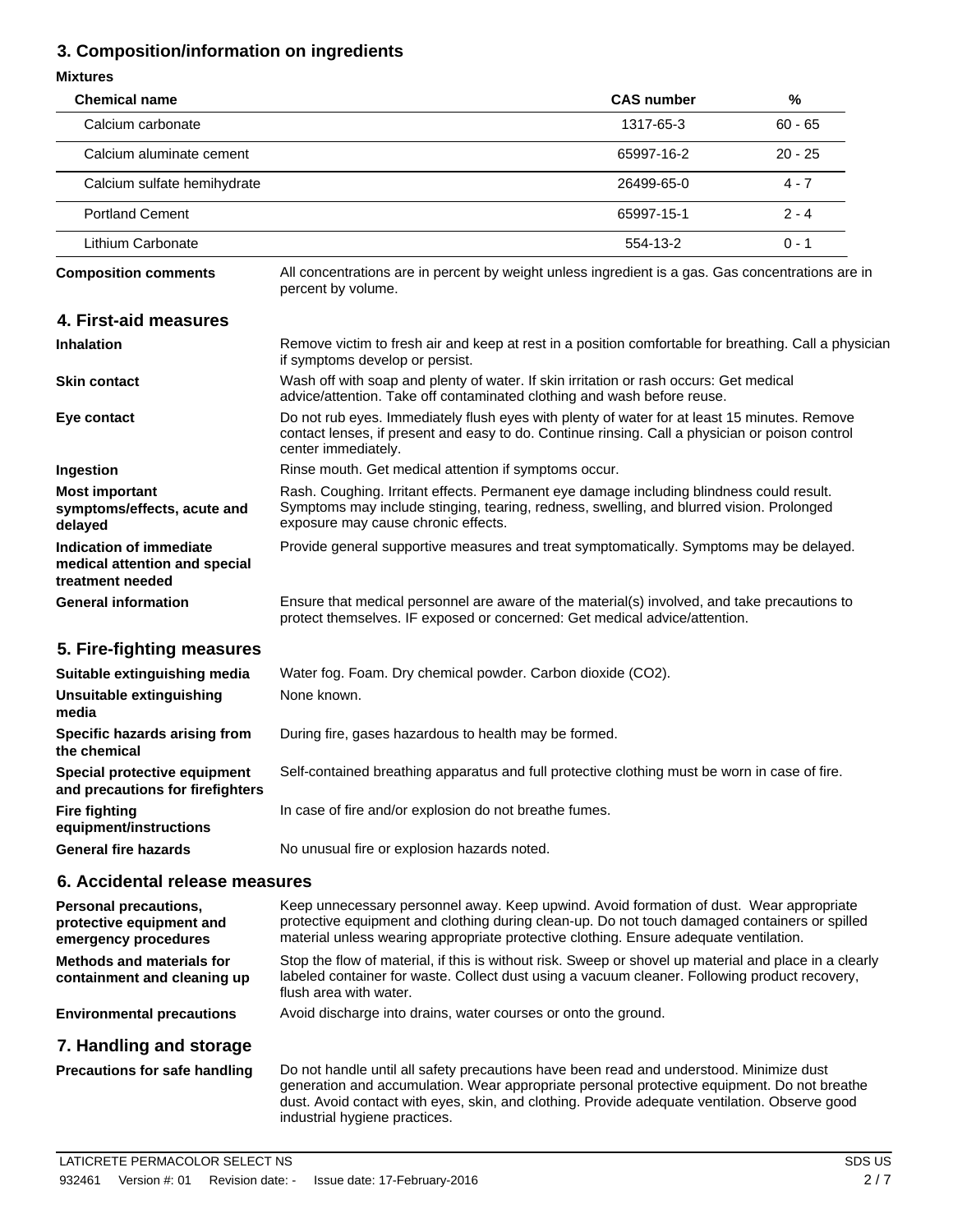# **8. Exposure controls/personal protection**

#### **Occupational exposure limits**

#### **US. OSHA Table Z-1 Limits for Air Contaminants (29 CFR 1910.1000)**

| <b>Components</b>                                  | <b>Type</b>                                                                                                                                                                                                                                                                                                                                                                                                                        | Value                                                                                                                                                                                                                                                                                                                                                    | <b>Form</b>          |  |
|----------------------------------------------------|------------------------------------------------------------------------------------------------------------------------------------------------------------------------------------------------------------------------------------------------------------------------------------------------------------------------------------------------------------------------------------------------------------------------------------|----------------------------------------------------------------------------------------------------------------------------------------------------------------------------------------------------------------------------------------------------------------------------------------------------------------------------------------------------------|----------------------|--|
| Calcium carbonate (CAS<br>1317-65-3)               | PEL                                                                                                                                                                                                                                                                                                                                                                                                                                | 5 mg/m3                                                                                                                                                                                                                                                                                                                                                  | Respirable fraction. |  |
|                                                    |                                                                                                                                                                                                                                                                                                                                                                                                                                    | 15 mg/m3                                                                                                                                                                                                                                                                                                                                                 | Total dust.          |  |
| Calcium sulfate                                    | PEL                                                                                                                                                                                                                                                                                                                                                                                                                                | $5$ mg/m $3$                                                                                                                                                                                                                                                                                                                                             | Respirable fraction. |  |
| hemihydrate (CAS<br>26499-65-0)                    |                                                                                                                                                                                                                                                                                                                                                                                                                                    |                                                                                                                                                                                                                                                                                                                                                          |                      |  |
|                                                    |                                                                                                                                                                                                                                                                                                                                                                                                                                    | 15 mg/m $3$                                                                                                                                                                                                                                                                                                                                              | Total dust.          |  |
| <b>Portland Cement (CAS</b><br>65997-15-1)         | <b>PEL</b>                                                                                                                                                                                                                                                                                                                                                                                                                         | $5$ mg/m $3$                                                                                                                                                                                                                                                                                                                                             | Respirable fraction. |  |
| US. OSHA Table Z-3 (29 CFR 1910.1000)              |                                                                                                                                                                                                                                                                                                                                                                                                                                    | 15 mg/m3                                                                                                                                                                                                                                                                                                                                                 | Total dust.          |  |
| <b>Components</b>                                  | <b>Type</b>                                                                                                                                                                                                                                                                                                                                                                                                                        | Value                                                                                                                                                                                                                                                                                                                                                    |                      |  |
| <b>Portland Cement (CAS</b><br>65997-15-1)         | <b>TWA</b>                                                                                                                                                                                                                                                                                                                                                                                                                         | 50 mppcf                                                                                                                                                                                                                                                                                                                                                 |                      |  |
| <b>US. ACGIH Threshold Limit Values</b>            |                                                                                                                                                                                                                                                                                                                                                                                                                                    |                                                                                                                                                                                                                                                                                                                                                          |                      |  |
| <b>Components</b>                                  | <b>Type</b>                                                                                                                                                                                                                                                                                                                                                                                                                        | Value                                                                                                                                                                                                                                                                                                                                                    | Form                 |  |
| <b>Portland Cement (CAS</b><br>65997-15-1)         | <b>TWA</b>                                                                                                                                                                                                                                                                                                                                                                                                                         | 1 $mg/m3$                                                                                                                                                                                                                                                                                                                                                | Respirable fraction. |  |
| US. NIOSH: Pocket Guide to Chemical Hazards        |                                                                                                                                                                                                                                                                                                                                                                                                                                    |                                                                                                                                                                                                                                                                                                                                                          |                      |  |
| <b>Components</b>                                  | <b>Type</b>                                                                                                                                                                                                                                                                                                                                                                                                                        | Value                                                                                                                                                                                                                                                                                                                                                    | Form                 |  |
| Calcium carbonate (CAS<br>1317-65-3)               | <b>TWA</b>                                                                                                                                                                                                                                                                                                                                                                                                                         | $5 \text{ mg/m}$                                                                                                                                                                                                                                                                                                                                         | Respirable.          |  |
|                                                    |                                                                                                                                                                                                                                                                                                                                                                                                                                    | 10 $mg/m3$                                                                                                                                                                                                                                                                                                                                               | Total                |  |
| Calcium sulfate<br>hemihydrate (CAS<br>26499-65-0) | <b>TWA</b>                                                                                                                                                                                                                                                                                                                                                                                                                         | $5$ mg/m $3$                                                                                                                                                                                                                                                                                                                                             | Respirable.          |  |
|                                                    |                                                                                                                                                                                                                                                                                                                                                                                                                                    | $10$ mg/m $3$                                                                                                                                                                                                                                                                                                                                            | Total                |  |
| <b>Portland Cement (CAS</b><br>65997-15-1)         | <b>TWA</b>                                                                                                                                                                                                                                                                                                                                                                                                                         | $5$ mg/m $3$                                                                                                                                                                                                                                                                                                                                             | Respirable.          |  |
|                                                    |                                                                                                                                                                                                                                                                                                                                                                                                                                    | $10$ mg/m $3$                                                                                                                                                                                                                                                                                                                                            | Total                |  |
| <b>Biological limit values</b>                     | No biological exposure limits noted for the ingredient(s).                                                                                                                                                                                                                                                                                                                                                                         |                                                                                                                                                                                                                                                                                                                                                          |                      |  |
| Appropriate engineering<br>controls                | Good general ventilation (typically 10 air changes per hour) should be used. Ventilation rates<br>should be matched to conditions. If applicable, use process enclosures, local exhaust ventilation,<br>or other engineering controls to maintain airborne levels below recommended exposure limits. If<br>exposure limits have not been established, maintain airborne levels to an acceptable level. Provide<br>eyewash station. |                                                                                                                                                                                                                                                                                                                                                          |                      |  |
|                                                    | Individual protection measures, such as personal protective equipment                                                                                                                                                                                                                                                                                                                                                              |                                                                                                                                                                                                                                                                                                                                                          |                      |  |
| <b>Eye/face protection</b>                         | Wear safety glasses with side shields (or goggles).                                                                                                                                                                                                                                                                                                                                                                                |                                                                                                                                                                                                                                                                                                                                                          |                      |  |
| <b>Skin protection</b>                             |                                                                                                                                                                                                                                                                                                                                                                                                                                    |                                                                                                                                                                                                                                                                                                                                                          |                      |  |
| <b>Hand protection</b>                             | Wear chemical-resistant, impervious gloves.                                                                                                                                                                                                                                                                                                                                                                                        |                                                                                                                                                                                                                                                                                                                                                          |                      |  |
| Other                                              | Wear appropriate chemical resistant clothing.                                                                                                                                                                                                                                                                                                                                                                                      |                                                                                                                                                                                                                                                                                                                                                          |                      |  |
| <b>Respiratory protection</b>                      | Wear a dust mask if dust is generated above exposure limits.                                                                                                                                                                                                                                                                                                                                                                       |                                                                                                                                                                                                                                                                                                                                                          |                      |  |
| <b>Thermal hazards</b>                             |                                                                                                                                                                                                                                                                                                                                                                                                                                    |                                                                                                                                                                                                                                                                                                                                                          |                      |  |
| <b>General hygiene</b><br>considerations           | workplace.                                                                                                                                                                                                                                                                                                                                                                                                                         | Wear appropriate thermal protective clothing, when necessary.<br>Always observe good personal hygiene measures, such as washing after handling the material<br>and before eating, drinking, and/or smoking. Routinely wash work clothing and protective<br>equipment to remove contaminants. Contaminated work clothing should not be allowed out of the |                      |  |

# **9. Physical and chemical properties**

#### **Appearance**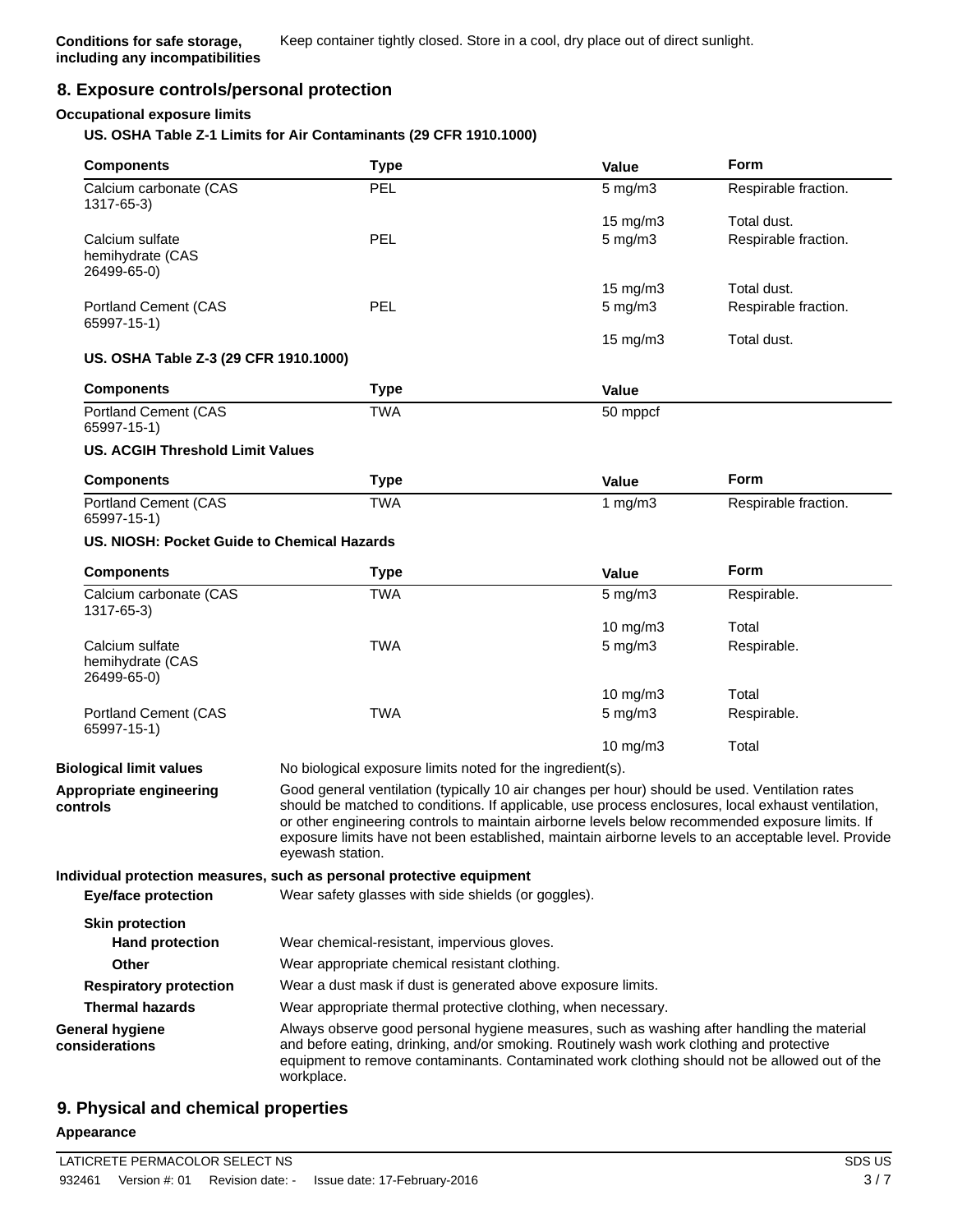| <b>Physical state</b>                             | Solid.                        |
|---------------------------------------------------|-------------------------------|
| Form                                              | Powder.                       |
| Color                                             | Off-white                     |
| Odor                                              | Odorless.                     |
| <b>Odor threshold</b>                             | Not available.                |
| pH                                                | Not applicable.               |
| Melting point/freezing point                      | Not available.                |
| Initial boiling point and boiling<br>range        | Not available.                |
| <b>Flash point</b>                                | Not flammable or combustible. |
| <b>Evaporation rate</b>                           | Not available.                |
| Flammability (solid, gas)                         | Non flammable.                |
| Upper/lower flammability or explosive limits      |                               |
| <b>Flammability limit - lower</b><br>(%)          | Not available.                |
| <b>Flammability limit - upper</b><br>(%)          | Not available.                |
| Vapor pressure                                    | Not applicable.               |
| <b>Vapor density</b>                              | Not applicable.               |
| <b>Relative density</b>                           | Not available.                |
| Solubility(ies)                                   |                               |
| <b>Solubility (water)</b>                         | Insoluble in water.           |
| <b>Partition coefficient</b><br>(n-octanol/water) | Not available.                |
| <b>Auto-ignition temperature</b>                  | Not available.                |
| <b>Decomposition temperature</b>                  | Not available.                |
| <b>Viscosity</b>                                  | Not applicable.               |
| <b>Other information</b>                          |                               |
| <b>Bulk density</b>                               | 1.1                           |

# **10. Stability and reactivity**

| <b>Reactivity</b>                            | The product is stable and non-reactive under normal conditions of use, storage and transport. |
|----------------------------------------------|-----------------------------------------------------------------------------------------------|
| <b>Chemical stability</b>                    | Material is stable under normal conditions.                                                   |
| <b>Possibility of hazardous</b><br>reactions | No dangerous reaction known under conditions of normal use.                                   |
| <b>Conditions to avoid</b>                   | Contact with incompatible materials.                                                          |
| Incompatible materials                       | Strong oxidizing agents.                                                                      |
| <b>Hazardous decomposition</b><br>products   | No hazardous decomposition products are known.                                                |

# **11. Toxicological information**

# **Information on likely routes of exposure**

| <b>Inhalation</b>                                                                  | Dust irritates the respiratory system, and may cause coughing and difficulties in breathing.                                                                                                                                |  |
|------------------------------------------------------------------------------------|-----------------------------------------------------------------------------------------------------------------------------------------------------------------------------------------------------------------------------|--|
| <b>Skin contact</b>                                                                | Causes skin irritation. May cause an allergic skin reaction. Prolonged contact with wet<br>cement/mixture may cause burns.                                                                                                  |  |
| Eye contact                                                                        | Causes serious eye damage. Prolonged contact with wet cement/mixture may cause burns.                                                                                                                                       |  |
| Ingestion                                                                          | Swallowing may cause gastrointestinal irritation.                                                                                                                                                                           |  |
| Symptoms related to the<br>physical, chemical and<br>toxicological characteristics | Rash. Coughing. Irritant effects. Symptoms may include stinging, tearing, redness, swelling, and<br>blurred vision. Permanent eye damage including blindness could result. Prolonged exposure may<br>cause chronic effects. |  |
| Information on texicological effects                                               |                                                                                                                                                                                                                             |  |

#### **Information on toxicological effects**

Acute toxicity **May cause respiratory irritation.**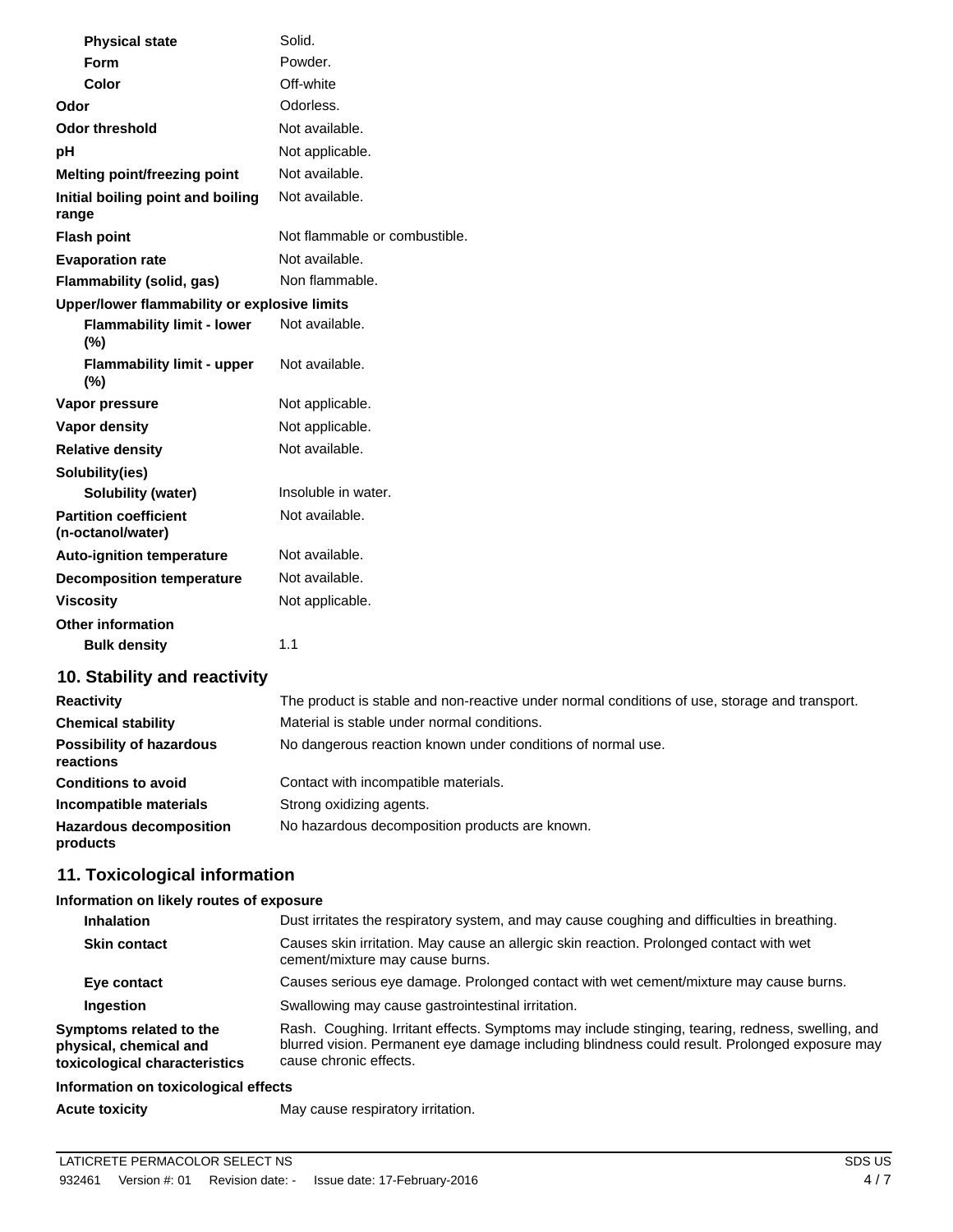| <b>Components</b>                                     | <b>Test Results</b><br><b>Species</b>                                                                               |                      |  |
|-------------------------------------------------------|---------------------------------------------------------------------------------------------------------------------|----------------------|--|
| Calcium carbonate (CAS 1317-65-3)                     |                                                                                                                     |                      |  |
| Acute                                                 |                                                                                                                     |                      |  |
| Oral                                                  |                                                                                                                     |                      |  |
| LD50                                                  |                                                                                                                     | 6450 mg/kg           |  |
| Lithium Carbonate (CAS 554-13-2)                      |                                                                                                                     |                      |  |
| Acute                                                 |                                                                                                                     |                      |  |
| Inhalation                                            |                                                                                                                     |                      |  |
| <b>LC50</b>                                           | Rat                                                                                                                 | > 2.17 mg/l, 4 Hours |  |
| Oral                                                  |                                                                                                                     |                      |  |
| LD50                                                  | Rat                                                                                                                 | 525 mg/kg            |  |
| <b>Skin corrosion/irritation</b>                      | Causes skin irritation.                                                                                             |                      |  |
| Serious eye damage/eye<br>irritation                  | Causes serious eye damage.                                                                                          |                      |  |
| Respiratory or skin sensitization                     |                                                                                                                     |                      |  |
| <b>Respiratory sensitization</b>                      | No data available.                                                                                                  |                      |  |
| <b>Skin sensitization</b>                             | May cause an allergic skin reaction.                                                                                |                      |  |
| Germ cell mutagenicity                                | No data available to indicate product or any components present at greater than 0.1% are<br>mutagenic or genotoxic. |                      |  |
| Carcinogenicity                                       | Not classifiable as to carcinogenicity to humans.                                                                   |                      |  |
|                                                       | IARC Monographs. Overall Evaluation of Carcinogenicity                                                              |                      |  |
| Not listed.                                           |                                                                                                                     |                      |  |
| <b>NTP Report on Carcinogens</b>                      |                                                                                                                     |                      |  |
| Not listed.                                           | OSHA Specifically Regulated Substances (29 CFR 1910.1001-1050)                                                      |                      |  |
| Not regulated.                                        |                                                                                                                     |                      |  |
| <b>Reproductive toxicity</b>                          | May damage the unborn child.                                                                                        |                      |  |
| Specific target organ toxicity -                      | Not classified.                                                                                                     |                      |  |
| single exposure                                       |                                                                                                                     |                      |  |
| Specific target organ toxicity -<br>repeated exposure | Causes damage to organs () through prolonged or repeated exposure.                                                  |                      |  |
| <b>Aspiration hazard</b>                              | Due to the physical form of the product it is not an aspiration hazard.                                             |                      |  |
| <b>Chronic effects</b>                                | Frequent inhalation of dust over a long period of time increases the risk of developing lung<br>diseases.           |                      |  |
| <b>Further information</b>                            | No other specific acute or chronic health impact noted.                                                             |                      |  |
| 12. Ecological information                            |                                                                                                                     |                      |  |
| <b>Ecotoxicity</b>                                    | Not expected to be harmful to aquatic organisms.                                                                    |                      |  |

| <b>Components</b>                 |                                                                                                                                                                                            | <b>Species</b>                                             | <b>Test Results</b> |
|-----------------------------------|--------------------------------------------------------------------------------------------------------------------------------------------------------------------------------------------|------------------------------------------------------------|---------------------|
| Calcium carbonate (CAS 1317-65-3) |                                                                                                                                                                                            |                                                            |                     |
| <b>Aquatic</b>                    |                                                                                                                                                                                            |                                                            |                     |
| Acute                             |                                                                                                                                                                                            |                                                            |                     |
| Fish                              | LC50                                                                                                                                                                                       | Mosquitofish (Gambusia affinis affinis)                    | $> 56000$ mg/l      |
| Lithium Carbonate (CAS 554-13-2)  |                                                                                                                                                                                            |                                                            |                     |
| <b>Aquatic</b>                    |                                                                                                                                                                                            |                                                            |                     |
| Fish                              | LC50                                                                                                                                                                                       | Mummichog (Fundulus heteroclitus)                          | 8.1 mg/l, 96 hours  |
| Persistence and degradability     |                                                                                                                                                                                            | No data is available on the degradability of this product. |                     |
| <b>Bioaccumulative potential</b>  | No data available for this product.                                                                                                                                                        |                                                            |                     |
| Mobility in soil                  | The product is not mobile in soil.                                                                                                                                                         |                                                            |                     |
| Other adverse effects             | No other adverse environmental effects (e.g. ozone depletion, photochemical ozone creation<br>potential, endocrine disruption, global warming potential) are expected from this component. |                                                            |                     |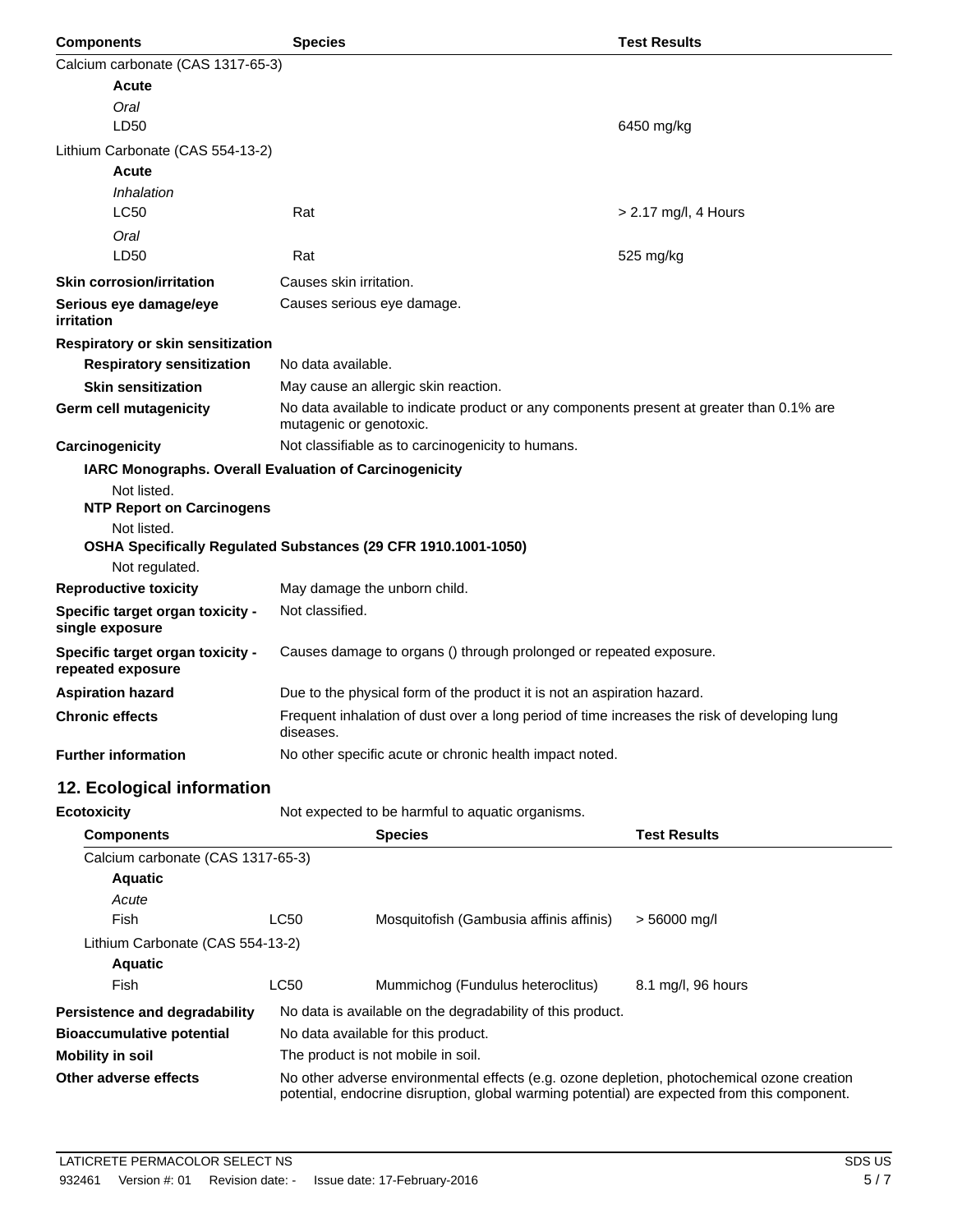# **13. Disposal considerations**

| <b>Disposal instructions</b>             | Dispose of contents/container in accordance with local/regional/national/international regulations.<br>Do not contaminate ponds, waterways or ditches with chemical or used container.                                 |
|------------------------------------------|------------------------------------------------------------------------------------------------------------------------------------------------------------------------------------------------------------------------|
| Local disposal regulations               | Dispose in accordance with all applicable regulations.                                                                                                                                                                 |
| Hazardous waste code                     | The waste code should be assigned in discussion between the user, the producer and the waste<br>disposal company.                                                                                                      |
| Waste from residues / unused<br>products | Dispose of in accordance with local regulations. Empty containers or liners may retain some<br>product residues. This material and its container must be disposed of in a safe manner (see:<br>Disposal instructions). |
| Contaminated packaging                   | Empty containers should be taken to an approved waste handling site for recycling or disposal.<br>Since emptied containers may retain product residue, follow label warnings even after container is<br>emptied.       |

# **14. Transport information**

#### **DOT**

Not regulated as dangerous goods.

### **IATA** Not regulated as dangerous goods.

#### **IMDG**

Not regulated as dangerous goods.

#### **Transport in bulk according to** Not established. **Annex II of MARPOL 73/78 and the IBC Code**

# **15. Regulatory information**

**US federal regulations**

This product is a "Hazardous Chemical" as defined by the OSHA Hazard Communication Standard, 29 CFR 1910.1200.

#### **TSCA Section 12(b) Export Notification (40 CFR 707, Subpt. D)**

Not regulated.

**OSHA Specifically Regulated Substances (29 CFR 1910.1001-1050)**

Not regulated.

**CERCLA Hazardous Substance List (40 CFR 302.4)**

Not listed.

**Hazard categories**

#### **Superfund Amendments and Reauthorization Act of 1986 (SARA)**

Immediate Hazard - Yes Delayed Hazard - Yes Fire Hazard - No Pressure Hazard - No Reactivity Hazard - No

#### **SARA 302 Extremely hazardous substance**

Not listed.

#### **SARA 311/312 Hazardous** Yes

**chemical**

**SARA 313 (TRI reporting)** Not regulated.

#### **Other federal regulations**

#### **Clean Air Act (CAA) Section 112 Hazardous Air Pollutants (HAPs) List**

Not regulated.

|  |  |  | Clean Air Act (CAA) Section 112(r) Accidental Release Prevention (40 CFR 68.130) |
|--|--|--|----------------------------------------------------------------------------------|
|--|--|--|----------------------------------------------------------------------------------|

Not regulated.

**Safe Drinking Water Act** Not regulated.

**(SDWA)**

**US state regulations**

WARNING: This product contains a chemical known to the State of California to cause cancer and birth defects or other reproductive harm.

#### **US. Massachusetts RTK - Substance List**

Calcium carbonate (CAS 1317-65-3) Calcium sulfate hemihydrate (CAS 26499-65-0)